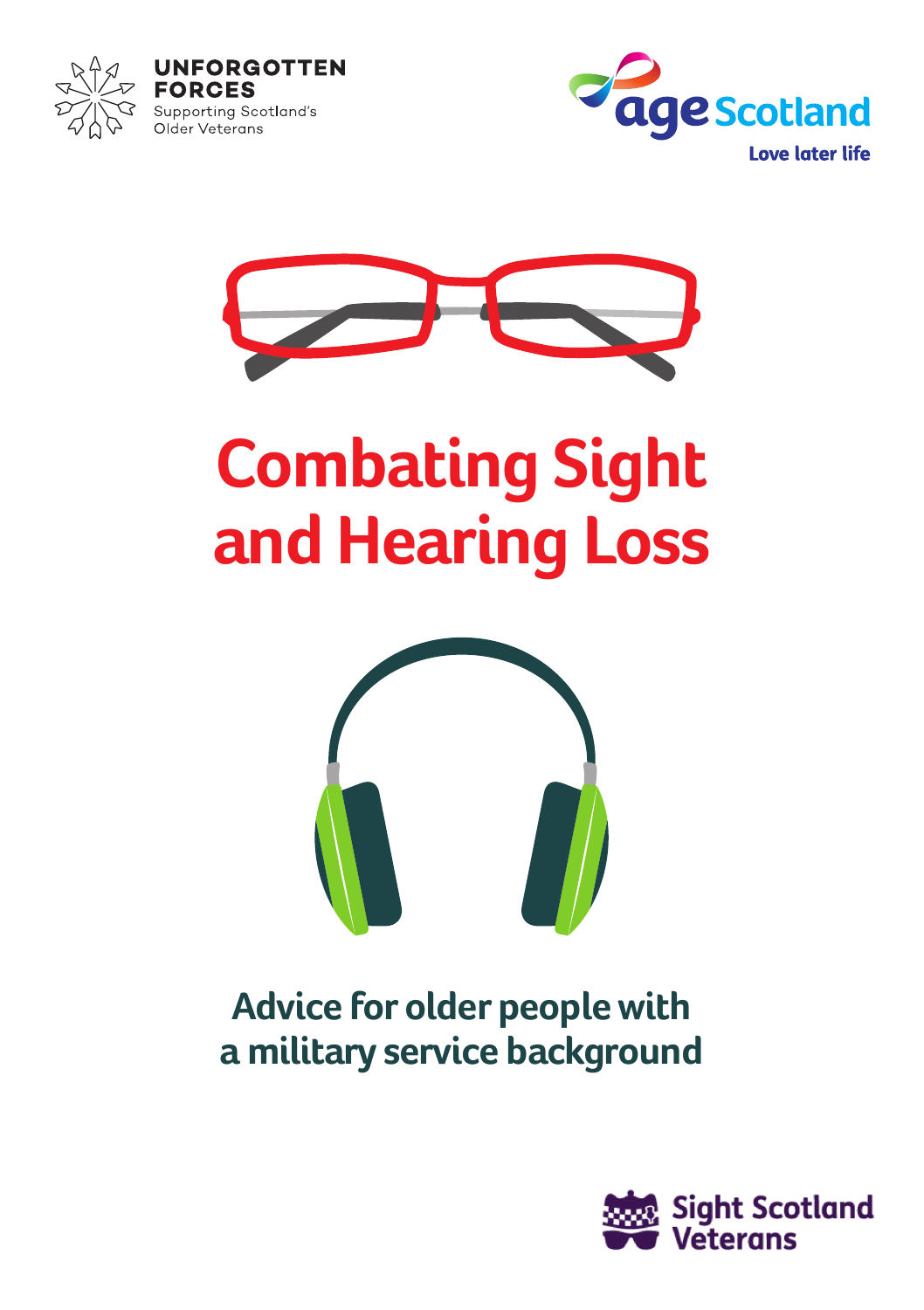## **Foreword**

The world is an ever more complex place in which to live and change is a constant theme. As one gets older, so it becomes more challenging to keep abreast of the changes and feel comfortable as one's own needs change.

Age Scotland and Sight Scotland Veterans (as partners in the Unforgotten Forces consortium), have put together this practical guide for older veterans who are living with sensory loss, primarily sight and hearing.

The guide details in clear concise language the advice and support available, and goes a long way in helping point individuals in the right direction. I am sure it will prove to be a welcome addition to the information already available to those living with these conditions and to the health professionals and family members supporting them.

I have been hugely impressed by the collaborative work of Unforgotten Forces since its launch in 2017, and this guide is a great example of how charities are coming together to provide more flexible and effective support for our veterans.

I commend the guide to you and hope you find it provides the answers you need.



Ahnder

Charlie Wallace Scottish Veterans Commissioner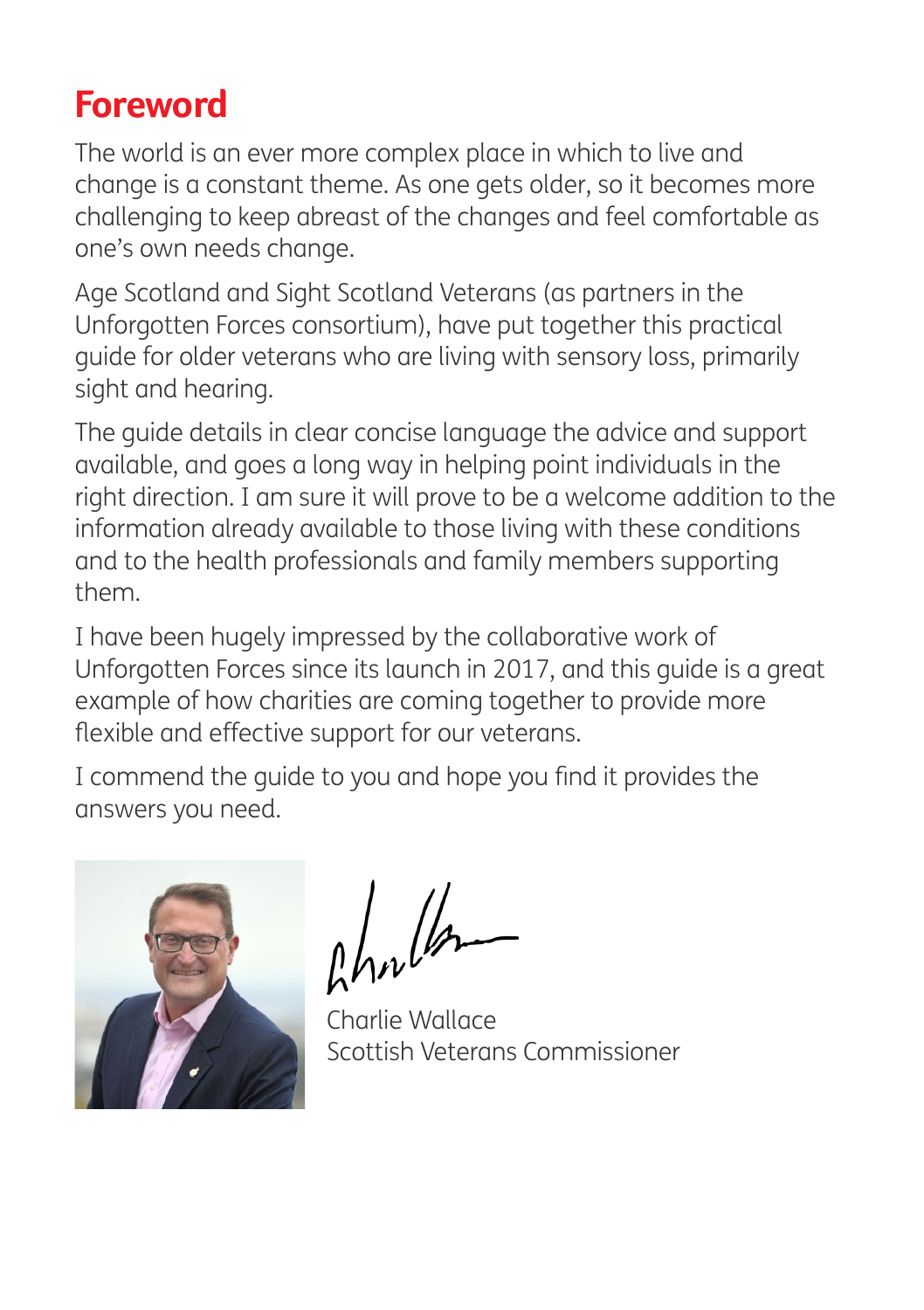

# **Contents**

| <b>Introduction</b>                                           | p2         |
|---------------------------------------------------------------|------------|
| <b>Sight loss</b>                                             | p3         |
| Sight loss explained                                          | p3         |
| The signs of sight loss                                       | p4         |
| Getting your eyes checked                                     | p4         |
| Living well with sight loss                                   | p5         |
| Extra help for veterans with sight loss                       | p6         |
| Practical aids for sight loss                                 | p7         |
| Sight loss - a veteran's story                                | p8         |
| <b>Hearing loss</b>                                           | p9         |
| Hearing loss and tinnitus explained                           | p9         |
| The signs of hearing loss                                     | p10        |
| Getting your hearing checked                                  | p10        |
| Living well with hearing loss                                 | p11        |
| Practical aids for hearing loss                               | p12        |
| <b>Health problems related</b>                                | p14        |
| to sight and hearing loss<br>Other Age Scotland health guides | p15        |
|                                                               |            |
| <b>Further help and support</b>                               | <b>p16</b> |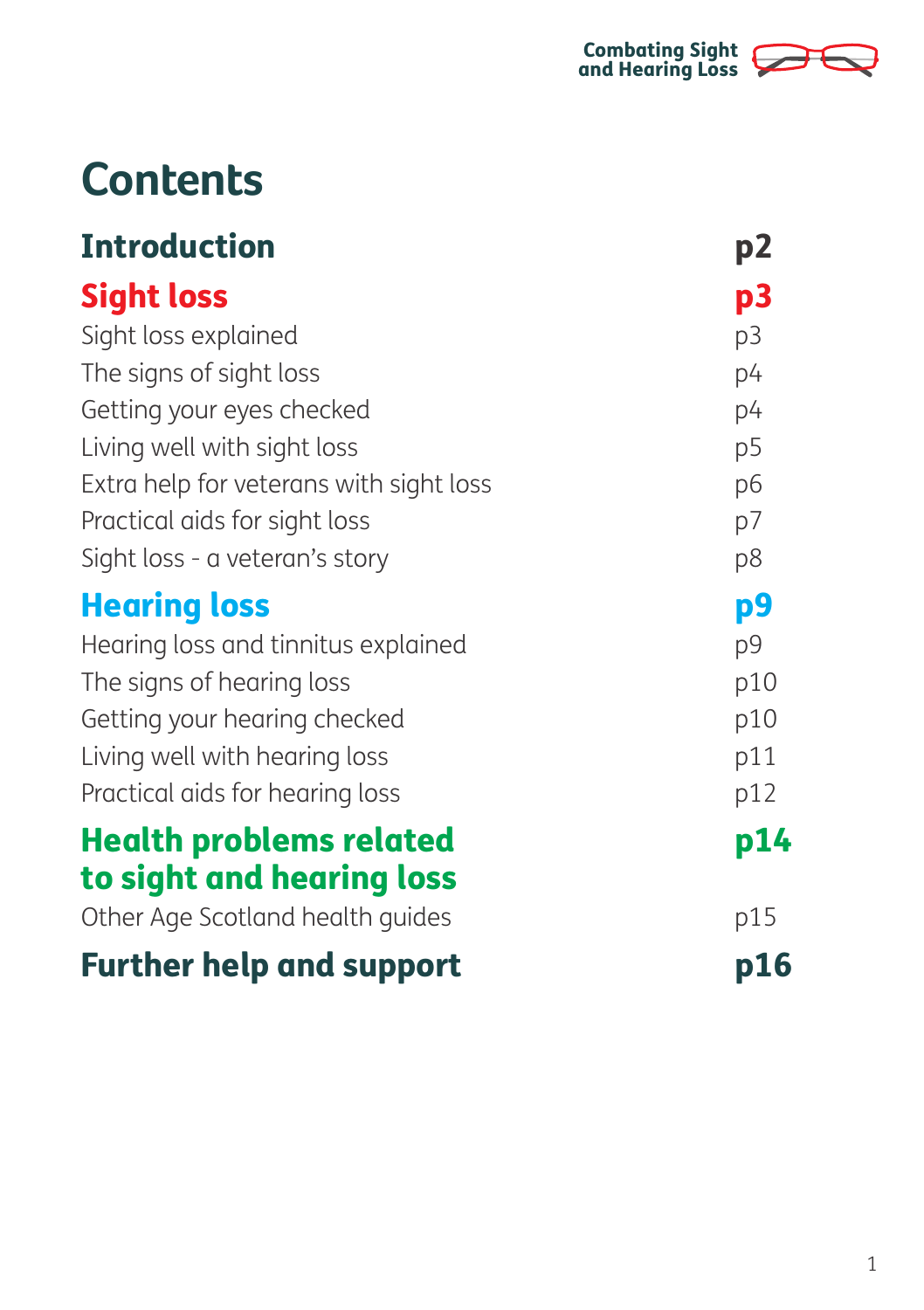

# **Introduction**

As people get older sight and hearing may be affected as part of the natural ageing process. Sometimes an older person may have sight or hearing problems that are worse because of their military service.

This guide will provide useful tips and information for problems with sight or hearing. It is written with military veterans in mind and highlights additional help for them. Much of that help is available regardless of whether the sight or hearing loss is related to previous military service.

Military veterans include regulars, reservists, national servicemen and those in the merchant navy who have sailed in support of a United Kingdom military operation. One day's service and one day's pay is sufficient for someone to be considered a British military veteran.

This publication has been produced by Sight Scotland Veterans and Age Scotland through Unforgotten Forces, a consortium of 15 leading organisations working together to boost the health and wellbeing of older veterans in Scotland.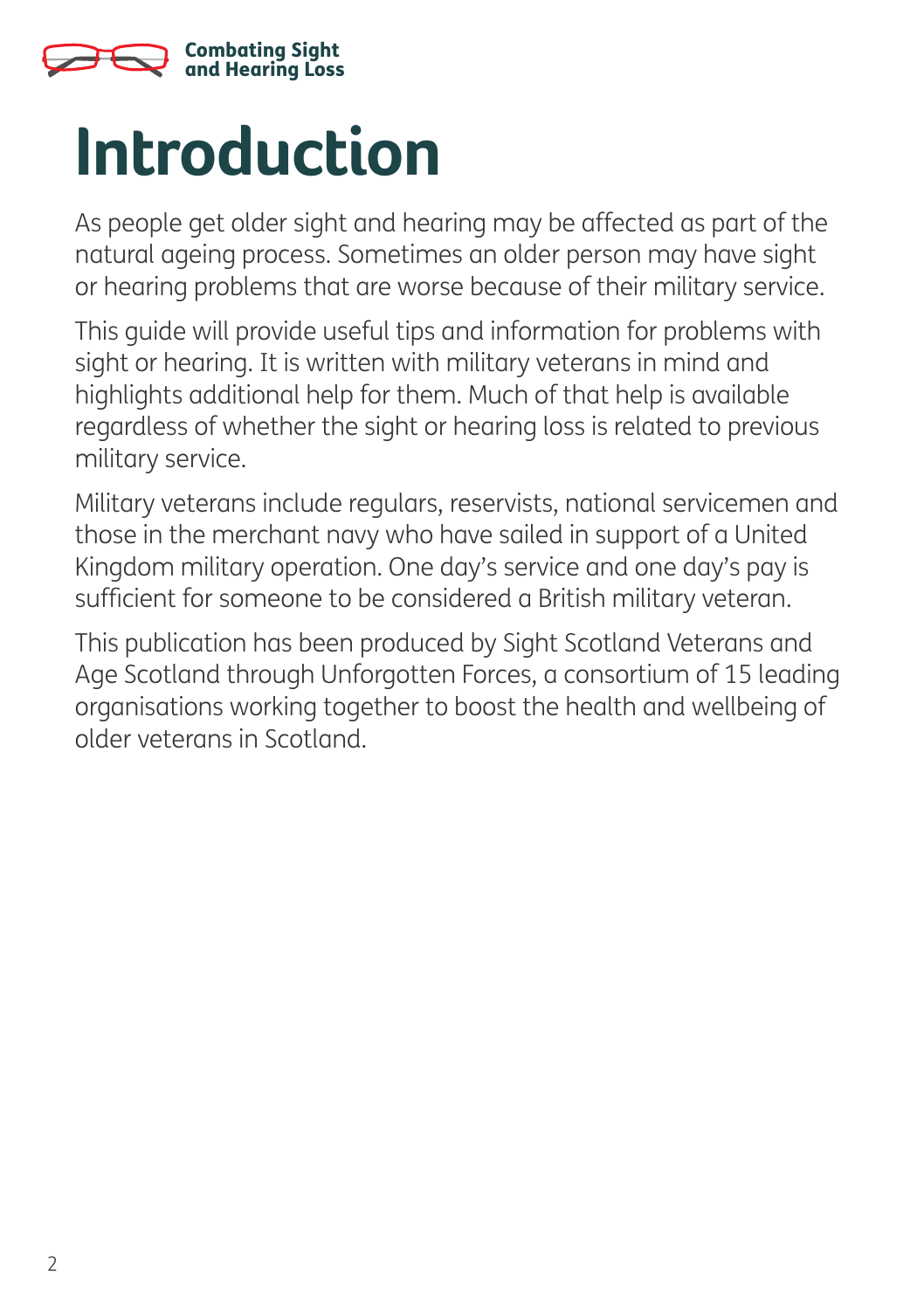

# **Sight loss explained**

The older we get, the more likely it is that we will have a vision impairment. One in eight people age 75 or older, and one in three people age 90 or older, live with sight loss. Age can make us more sensitive to glare, and it can also take us longer to adjust to changes in the light. You may be less able to see contrasts between colours, and colours may appear more muted. You may find you need to use glasses or antiglare spectacles more often.

Some changes in vision are normal, are low risk in terms of our health, and can be corrected with glasses and contact lenses. But as we get older there is a greater risk of a number of age-related eye conditions. These include cataract, glaucoma and macular degeneration. Conditions such as these can occur alongside normal age-related changes to vision. Health issues like diabetes and strokes can also affect your sight.

These conditions can be easily diagnosed by eye tests (see 'Getting your Eyes Checked' page 5). Early diagnosis can make a big difference, for example glaucoma can be treated to prevent further sight loss. If you are diagnosed with a sight loss condition you may be able to register as sight impaired or severely sight impaired. This can help you access additional support.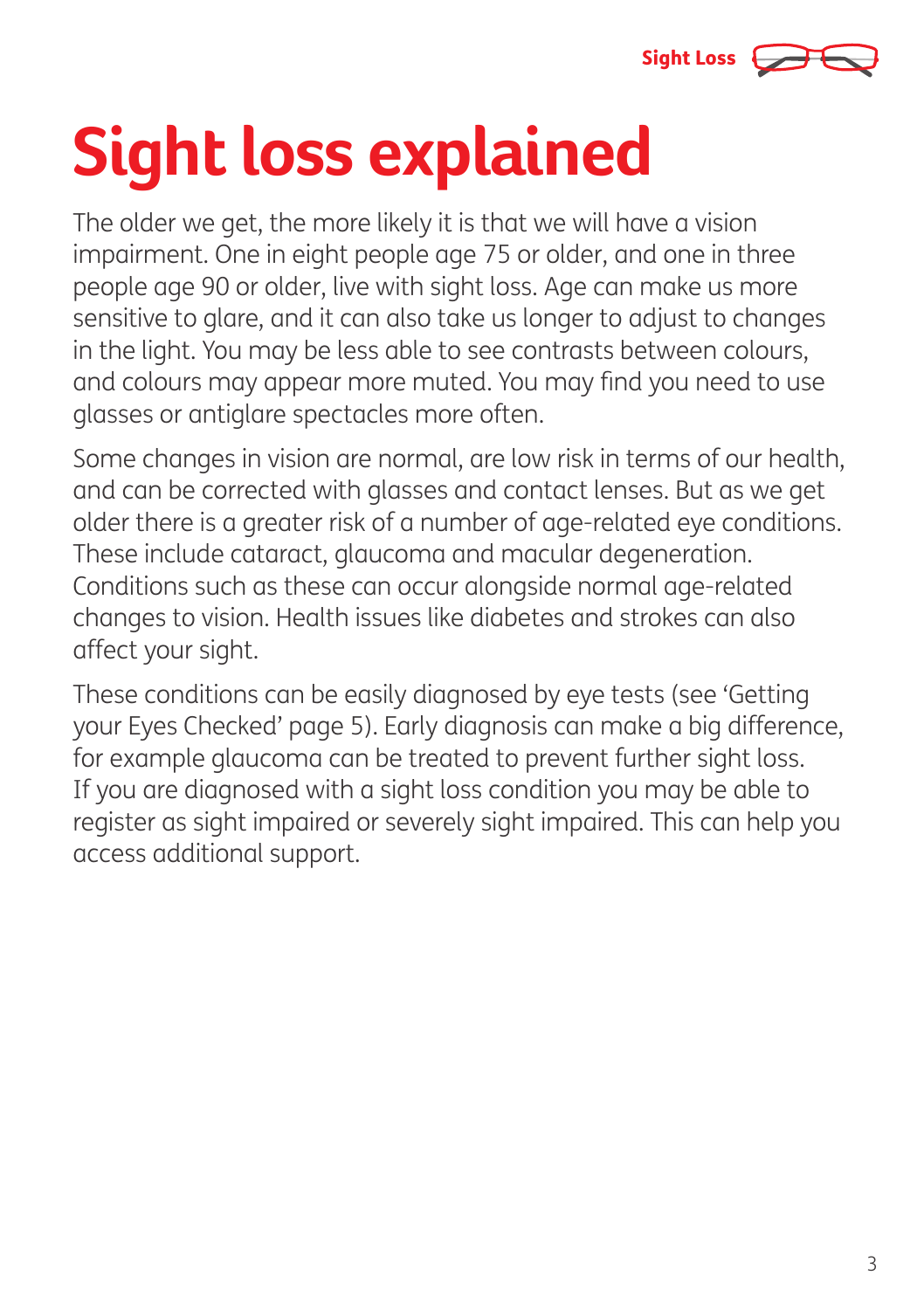

# **The signs of sight loss**

#### **People with sight loss may:**

- Find reading more difficult
- Find bright or low light problematic
- Have difficulty adjusting to changes in light (dark to light and vice versa)
- Find they are seeing less well with their existing glasses
- Find they are knocking items over more often, or missing steps or stairs (spatial awareness problems)
- Find they have difficulty recognising people
- Have more difficulty finding things

There are a number of other signs of sight loss, including tearing, red eye, double or blurred vision, sudden eye pain, seeing flashes of light, and sudden sensitivity to light and glare.

If you experience any of these signs it is important that you have your eyes tested.

# **Getting your eyes checked**

An optometrist or optician will provide a free annual eye health check for everyone in Scotland over the age of 60. It is important that you have your eyes checked annually or any time you feel there is a problem with your eyes.

Many eye conditions are preventable or can be treated to stop or slow down their progress. An eye health check will help to detect any developing eye conditions at an early stage. It will also identify if you need glasses, and if your current sight prescription is correct.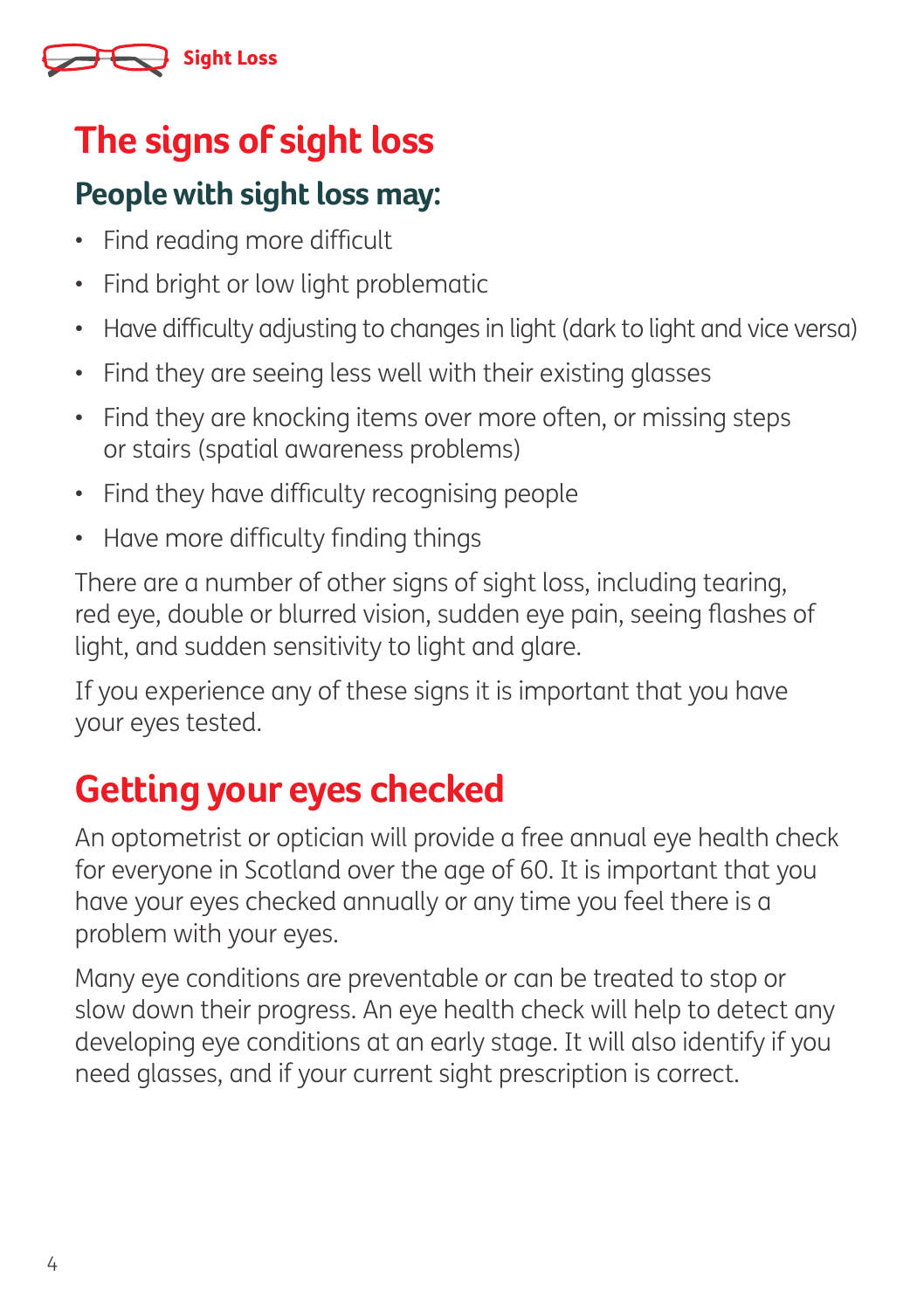

#### **When you visit the optician you should take with you:**

- Your GP contact details
- Copies of your prescription for any medications you are taking
- Your current glasses (if you wear them)
- Your hand-held magnifier (if you use one)

#### **The optician will ask you about:**

- Any medical or health issues if you have diabetes you should have an eye check every year to look for signs of an eye condition called diabetic retinopathy
- Your eye history, and any eye problems in your family
- Any falls you've had you can ask your optician about how you can reduce your risk of falls, particularly if you wear bifocals or varifocals.

# **Living well with sight loss**

### **Tips for living well with sight loss:**

- If you wear glasses, keep them clean. Make sure they fit well and wear the right glasses for the right task.
- If you have been prescribed medication for an eye condition, make sure you take it - especially if you need eye drops.
- If your eyes have become more sensitive to light, sunglasses or antiglare glasses can protect your eyes from sunlight.
- Look after your general health: don't smoke, keep active and enjoy a healthy diet. This can help you live well with sight loss, and reduces the risk of some eye conditions.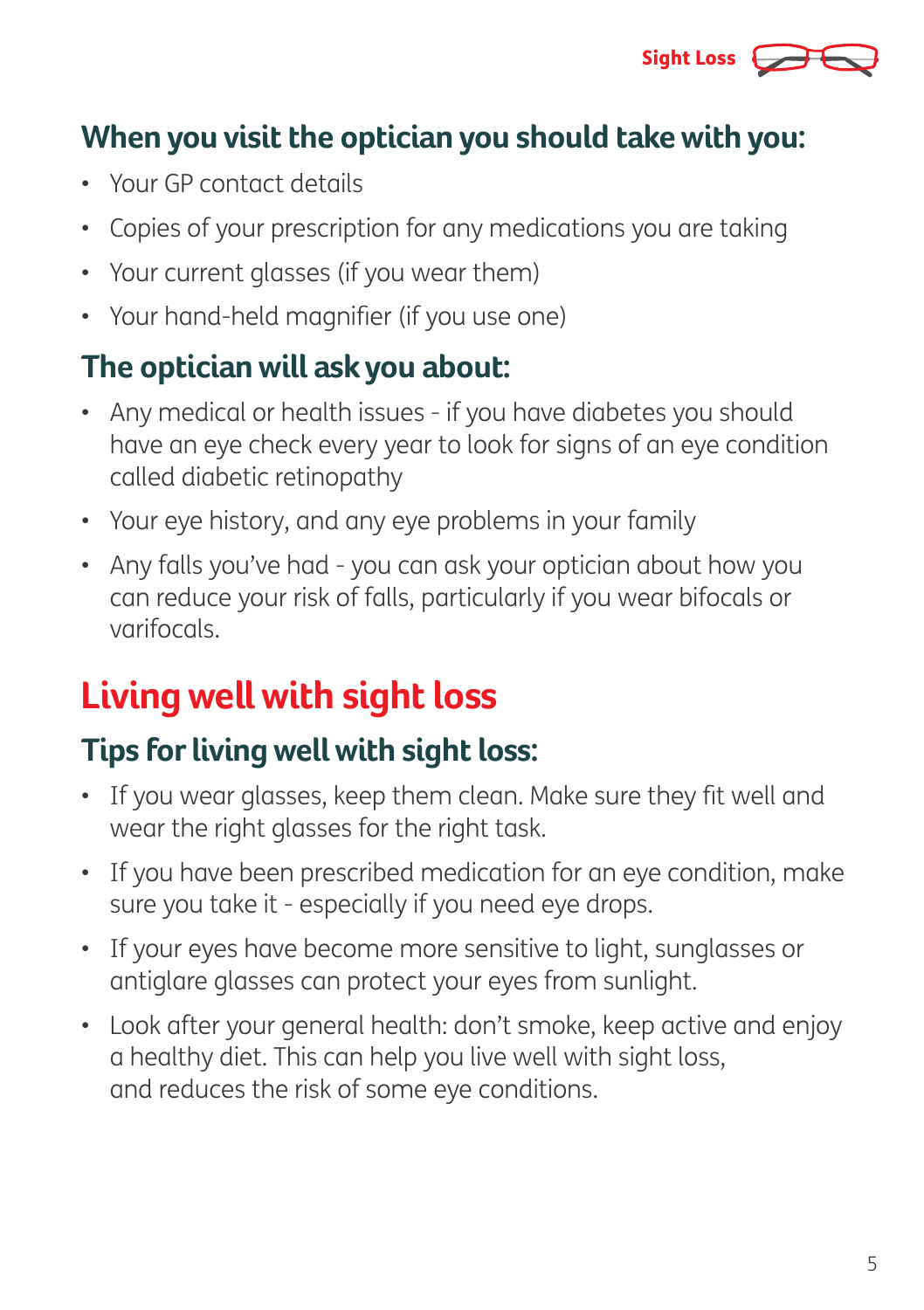

## **Extra help for veterans with sight loss**

Sight Scotland Veterans gives free support to ex-service men and women whose sight loss is having an impact on their independence and everyday life no matter if they lost their sight during or after service.

Most of the charity's members, across all areas of Scotland, have age-related sight loss such as macular degeneration. Sight Scotland veterans provides practical, emotional and financial support which enables members to be as independent as possible. Members are given opportunities to learn skills that will help them adapt to sight loss. The support for members, and for their families, is free and lifelong.

The charity's locally-based Outreach Workers are the initial point of contact for veterans with sight loss, and for their families. They work with each individual to identify what support would be beneficial to them.

#### **The support available includes:**

- Information and advice on living with sight loss
- Expert rehabilitation, mobility and independent living guidance
- Specialist equipment to help veterans live in their own homes
- Linking veterans with other services that may be able to assist them such as benefits advice
- Social events and activities throughout Scotland.

Support is available in the veteran's own home, and some people are able to attend the charity's activity centres in West Lothian and Renfrewshire.

If you or someone you know could benefit from the support provided by **Sight Scotland Veterans** call free on 0800 035 6409 or contact the charity online at **hello@sightscotlandveterans.org.uk**.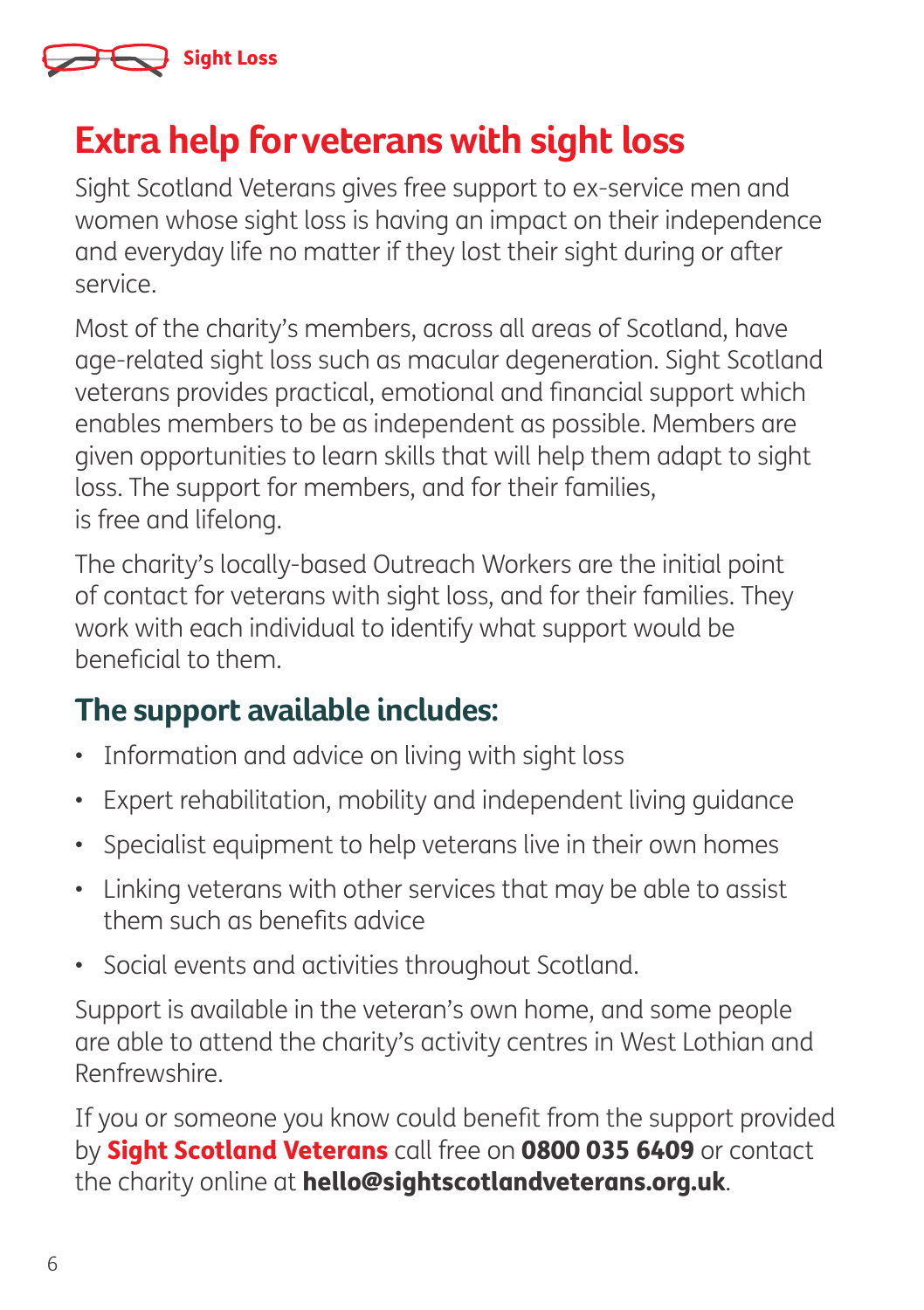

## **Practical aids for sight loss**

Specialist equipment often enables someone with sight loss to live independently. For some the right advice and small pieces of equipment, such as task lights, can help them to manage at home. For others, a specialist assessment by a rehabilitation officer is undertaken, to advise on and ensure appropriate equipment and support for the individual's needs. Sight Scotland Veterans provides all these services.

#### **Sight Scotland Veterans can provide a range of equipment including:**

- Talking book players
- Talking watches
- Liquid level indicators (to detect the level of liquid in the cup)
- Electronic magnifiers
- Hand-held illuminated magnifiers
- Text readers / scanners
- CCTV magnifiers

Should a member's eyesight deteriorate, specialist staff visit them at home to re-assess their needs. If necessary, the charity will provide them with new equipment so they can live independently for as long as possible.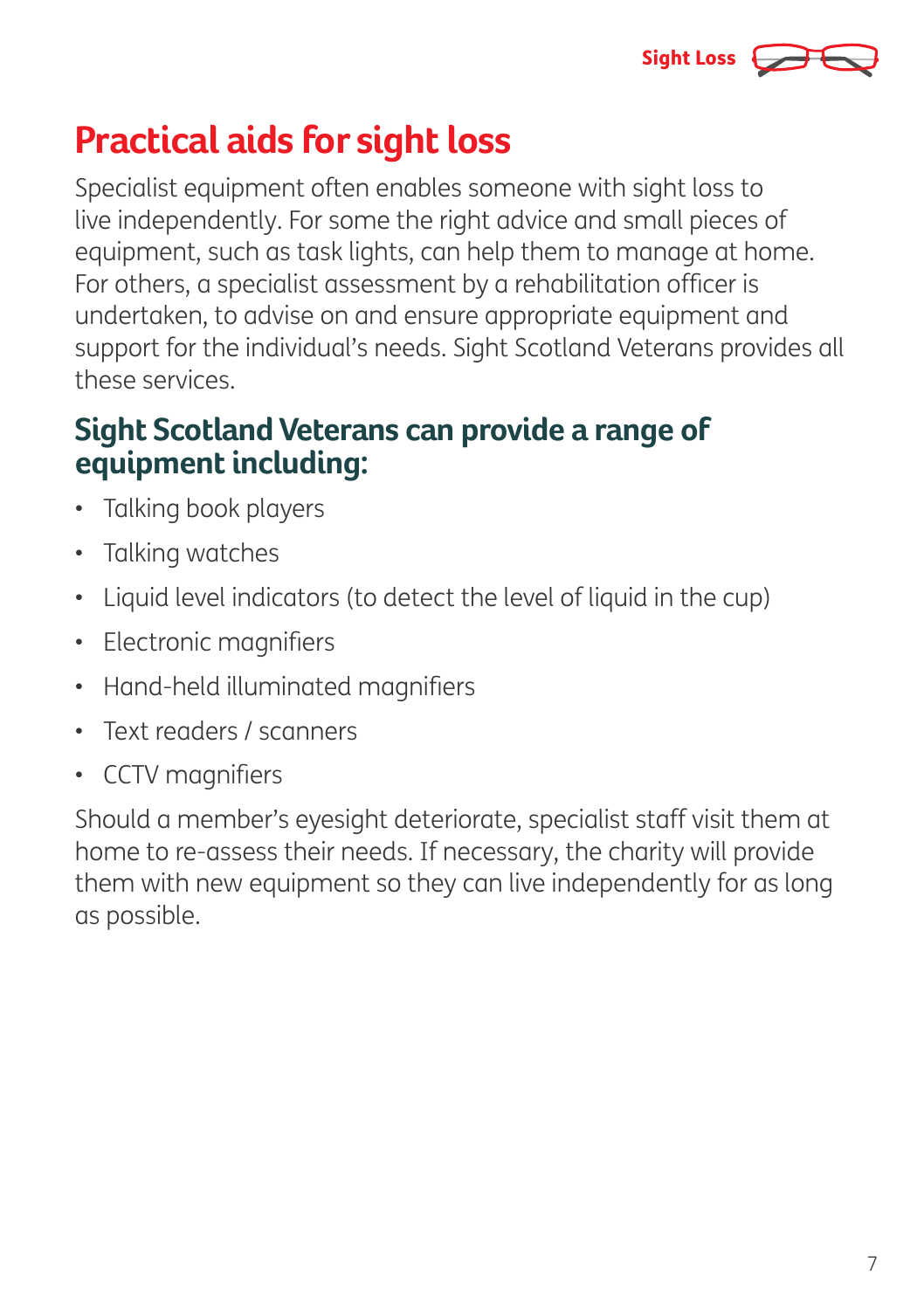### Sight Loss



# **Sight loss – a veteran's story**

Isa, age 88, first experienced sight loss problems in her mid-eighties.

"It came on quite quickly. I just couldn't see. It was as though there was something on my eyes, and I was rubbing them to try and get rid of it."

A couple of weeks later she visited her GP and was referred to the Royal Alexandria Hospital, where she was diagnosed with macular degeneration. A quick medical referral gave her answers about the causes of her condition, but little else. "After the hospital treatment I didn't see anyone, and I was left to cope alone."

The council sensory impairment team visited Isa and referred her to Sight Scotland Veterans. Over the following year she was visited by an Outreach Worker and benefited from home visits from the charity's local rehabilitation officer, who provided guidance and a CCTV desktop magnifier that enabled Isa to continue her hobby of knitting.

Then Sight Scotland Veterans' Hawkhead Centre opened in Paisley. "At first I thought it wasn't for me, I told them I was too old. Now the Hawkhead drivers come and pick me up and drop me home again each week, which is great."

She is involved with "everything" - from yoga and art and crafts activities, to social music groups. "Around the house I'm fine, but I'm not confident to go outside on my own other than to the shop across the road so I love going to the centre. It's smashing."

With support from the centre's Rehabilitation Officer she has also benefitted from equipment including a liquid level indicator that enables her to make a cup of tea safely, and a talking watch to keep track of the time.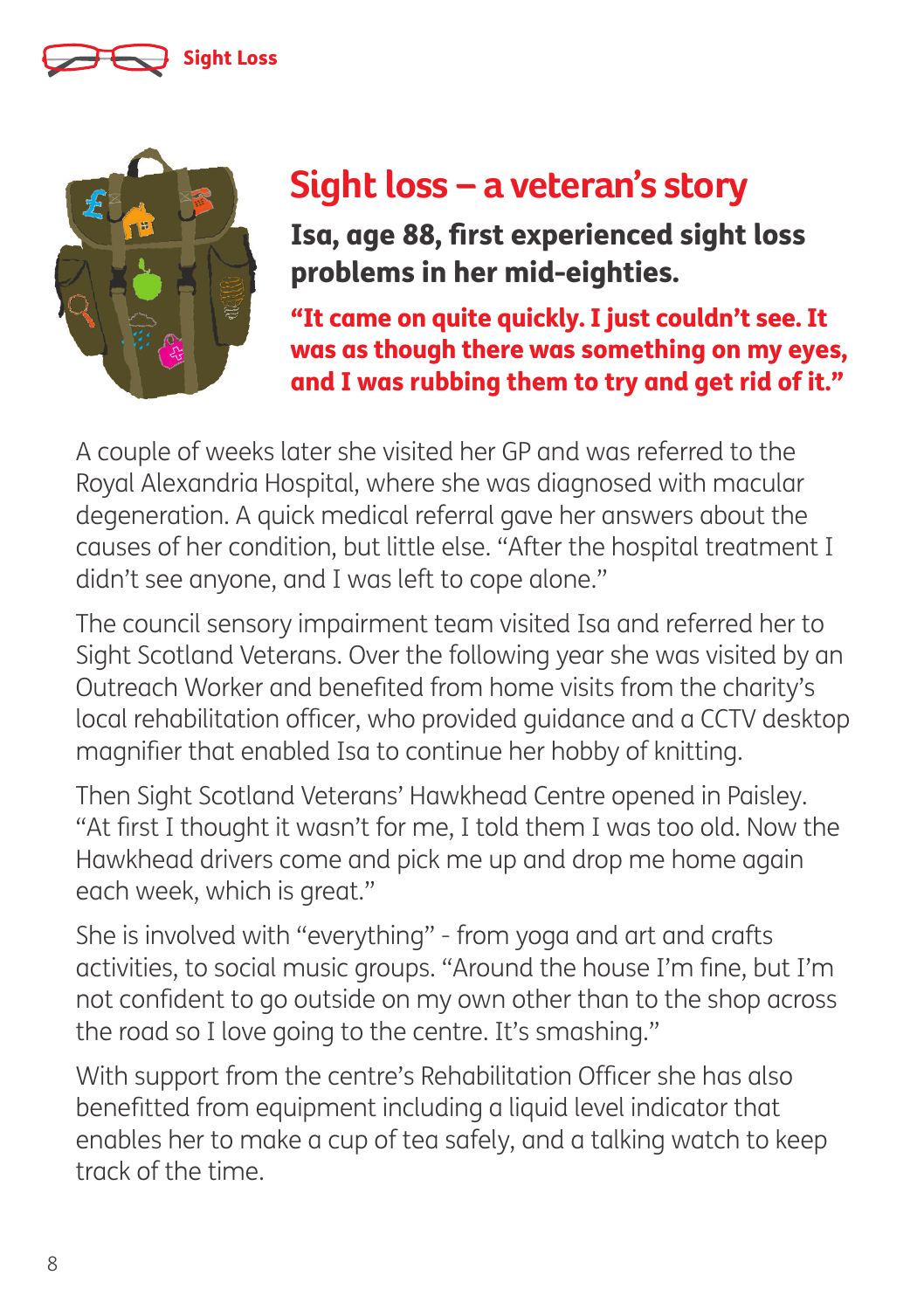# **Hearing loss and tinnitus explained**

The causes of hearing loss vary but the most common type is agerelated, caused by wear and tear to tiny sensory cells known as hair cells in the cochlea (your hearing organ in your inner ear). More than 55 percent of people aged over 60, and more than 70 percent of people over 70, have a degree of hearing loss.

Age-related hearing loss results in a gradual reduction in your ability to hear; especially high-frequency sounds such as women's or children's voices, or birdsong.

In Scotland around one in six people have some form of hearing loss.

On average it is about ten years from the time that someone first notices hearing difficulties before they get their hearing tested. For hearing aids to be most effective, however, they are best fitted as soon as possible to reduce the impact of your brain needing to relearn sounds you haven't been able to hear for many years.

Older veterans who were exposed to loud noise from small arms fire, artillery, engines, other machinery or explosives may have noiseinduced hearing loss, if they served at a time when adequate hearing protection was not available.

People who have noise-induced hearing loss may also experience tinnitus, which is the sensation of hearing ringing, hissing, buzzing, whistling or humming when there is no external sound. Tinnitus can often go away after a few minutes or hours, but persistent, severe forms of the condition can be experienced indefinitely and impact on sleep, concentration, stress levels and mental health.

While there is currently no cure for tinnitus, health professionals can offer solutions including hearing aids, cognitive behavioural therapy (CBT) or counselling which may alleviate distress. Sound-therapy products and self-management techniques can also help reduce the impact of tinnitus on everyday life.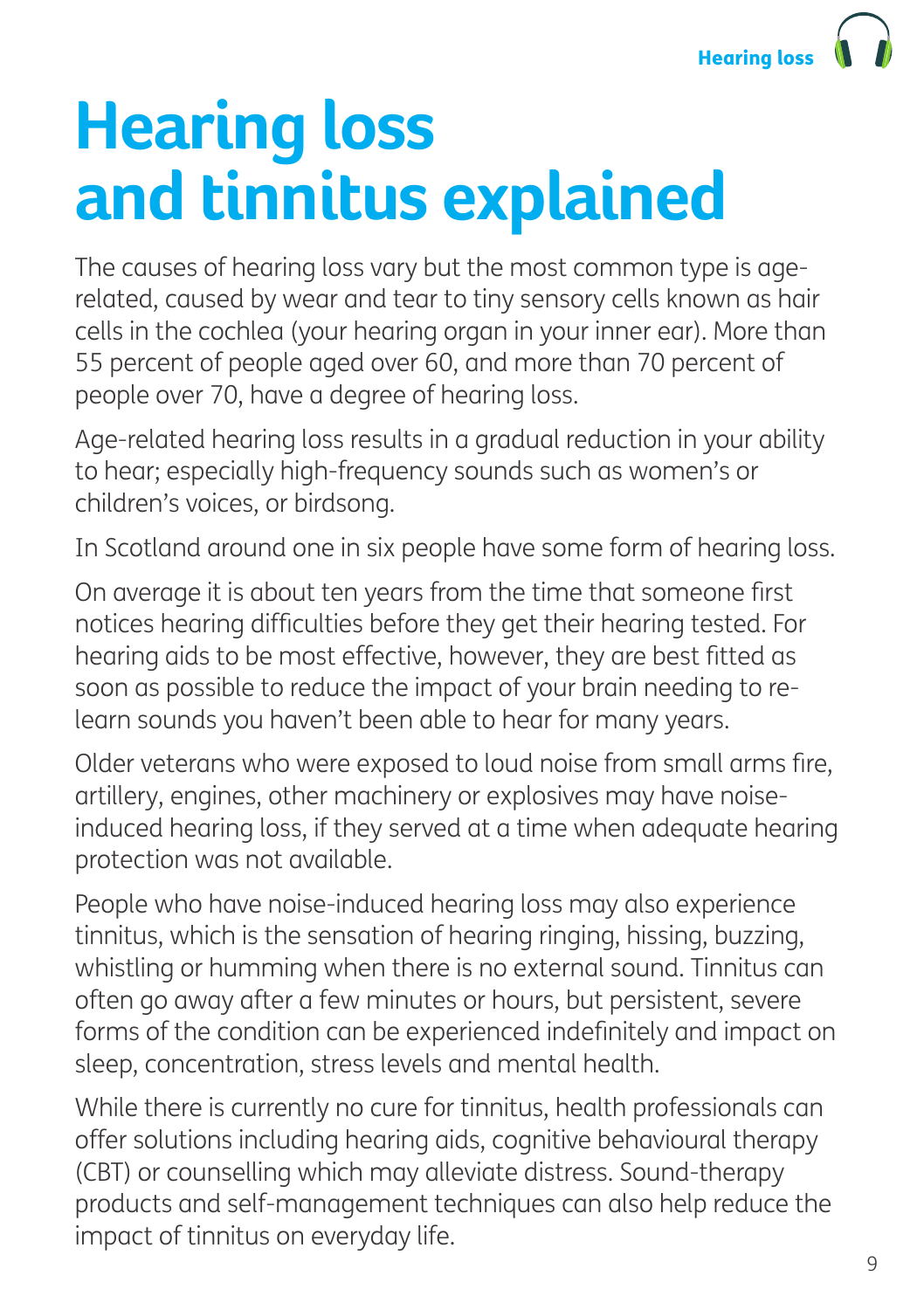

# **The signs of hearing loss**

### **People with hearing loss often:**

- Have problems hearing other people's speech
- Need to have words or phrases repeated to them
- Struggle to hear people speaking on the telephone
- Listen to the TV or radio at a very high volume
- Struggle to follow conversations in noisy environments
- Become withdrawn from social interactions.

# **Getting your hearing checked**

If you think you may need a hearing test, ask your GP to refer you to your local audiology department. Hearing tests (audiometry) last about 20 minutes and the results will be shown on a chart called an audiogram.

Digital hearing aids are available free from the NHS, or you may choose to purchase devices from private hearing aid companies.

Hearing aids last, on average, five years. New batteries and other maintenance are free for NHS hearing aids. If buying privately, check the maintenance arrangements in the contract.

If you have NHS hearing aids you should be issued with a yellow booklet giving details of the type of hearing aid and how it works. Keep this booklet safe as you will need it for follow-up appointments.

You should get your hearing tested every three years to check whether your hearing has deteriorated, and also to see whether you can benefit from using updated hearing aids or other new technology.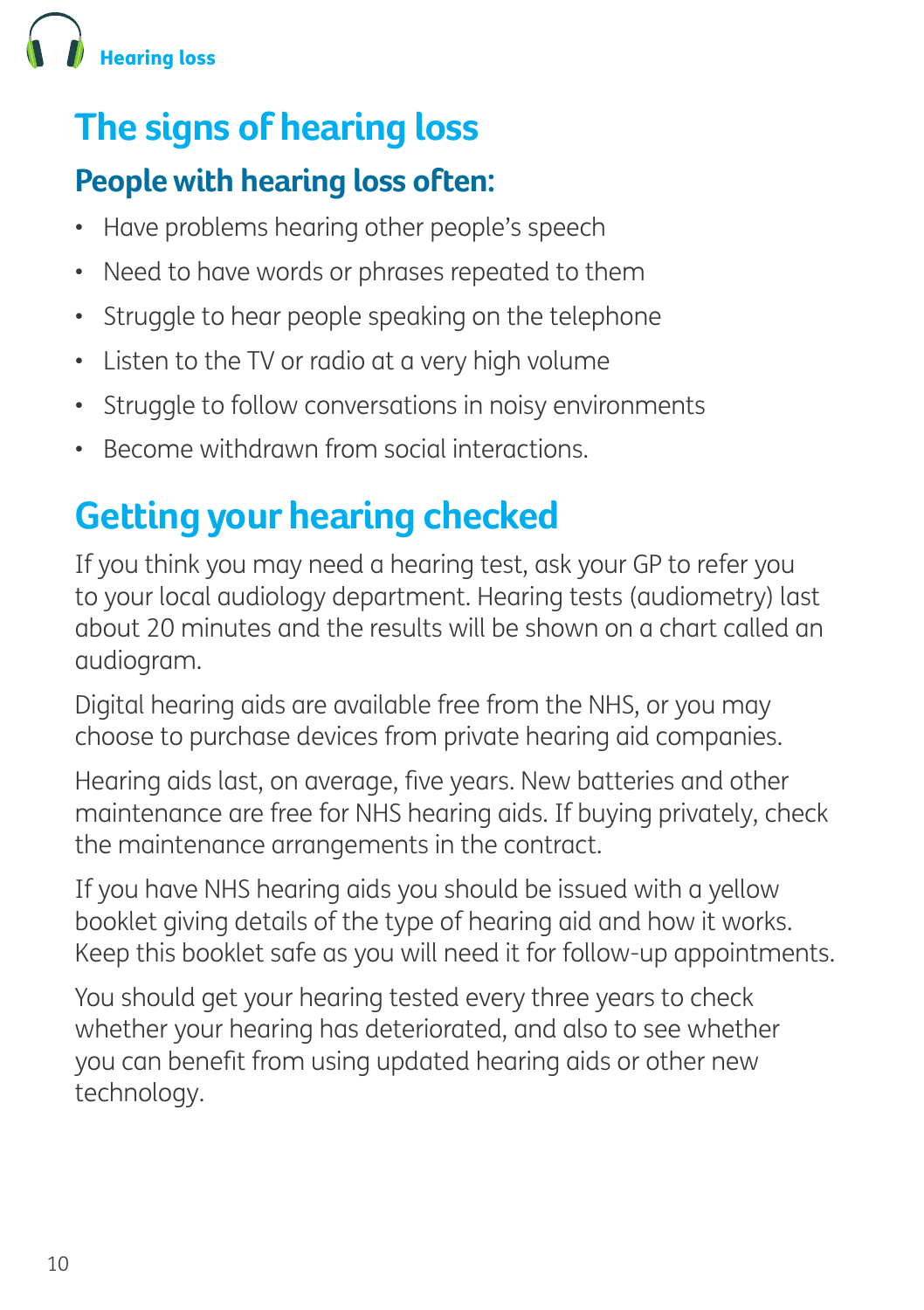# **Living well with hearing loss**

### **Communicating well if you have hearing loss:**

- Ask people to ensure they have your attention before speaking to you
- Always face the person you are talking to, and ask them to face you
- Ask anyone shouting at you to speak at a lower volume, so that their mouth shape is not distorted and you may be better able to lip-read
- Try to communicate in a well lit environment to help with lip reading
- Encourage people to use plain language and not waffle or change the subject without warning
- Ask people to write things down, if this would help you
- If you don't understand what someone says, ask them to say it in a different way
- Try to communicate in an environment with minimal background noise, with soft furnishings, such as tablecloths and carpets which can absorb sound

### **Hearing loops**

If you use a hearing aid, ask your audiologist how to use it with a hearing loop. Hearing loops can be portable, or may be built into a room.

Hearing loops have a microphone that picks up the sounds of speech, and an amplifier that turns the sound into a magnetic signal.

You can use a switch or button on your hearing aid so it can pick up the magnetic signal, rather than hearing the noise in the room through its microphone.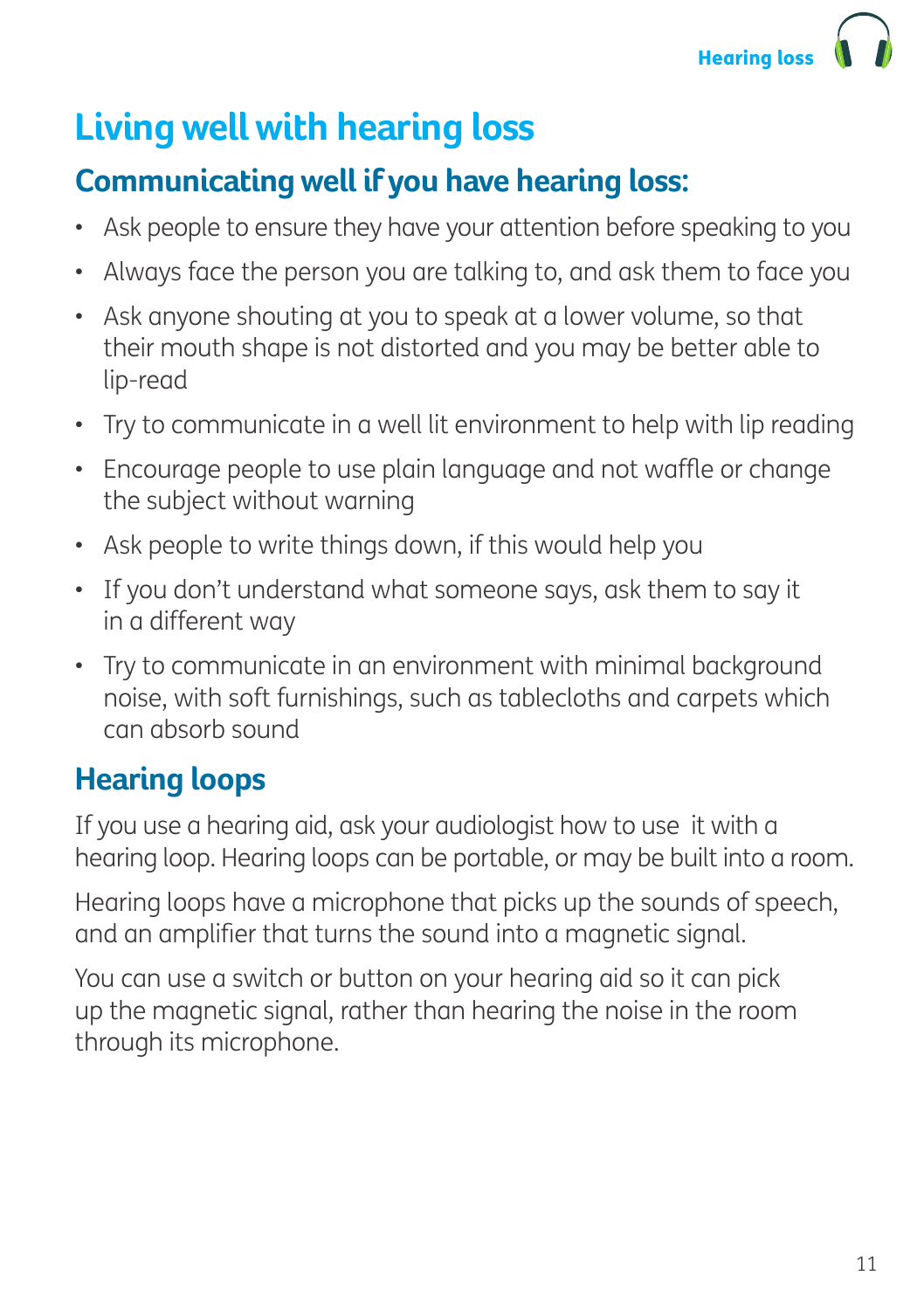

# **Practical aids for living with hearing loss**

#### **Conversation amplifier**

Conversation amplifiers can help you hear speech, television and radio more clearly, while reducing background noise. They are suitable for people with moderate to severe hearing loss and can be used with or without hearing aids.

#### **Television listener**

TV listeners offer people with up to severe hearing loss the chance to enjoy their television listening experience with clear sound. They can also be used as a conversation listener using the internal microphone, making it easy to switch listening between the TV and people around you.

#### **Phone amplifier**

Phone amplifiers can be plugged into your existing corded phone and you can adjust the volume and tone of phone calls to suit your hearing needs.

#### **Tinnitus aids**

There are devices that offer sound therapy treatment with relaxing and soothing sounds helps to reduce stress, which is linked to tinnitus.

### **Portable flashing doorbell chime**

A loud doorbell with a bright flashing light to alert people who are deaf or very hard of hearing.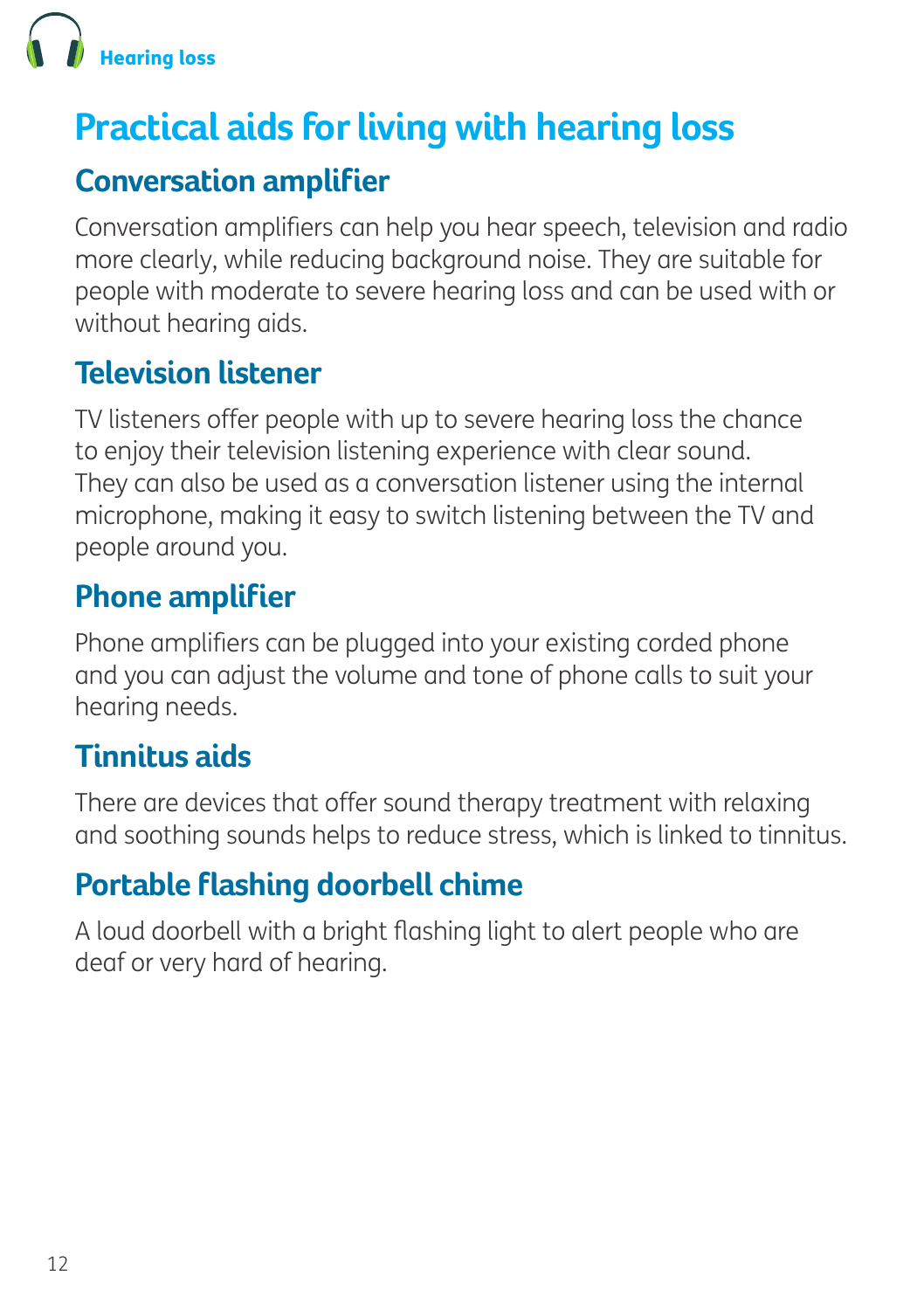

You can find out more about practical aids from the **RNID Scotland** website https://rnid.org.uk/about-us/rnid-in-scotland/ or by contacting their information line:

Email: information@rnid.org.uk Tel: 0808 808 0123 Text: 0780 000 0360 Relay UK: 18001 then 0808 808 0123 Textphone: 0808 808 9000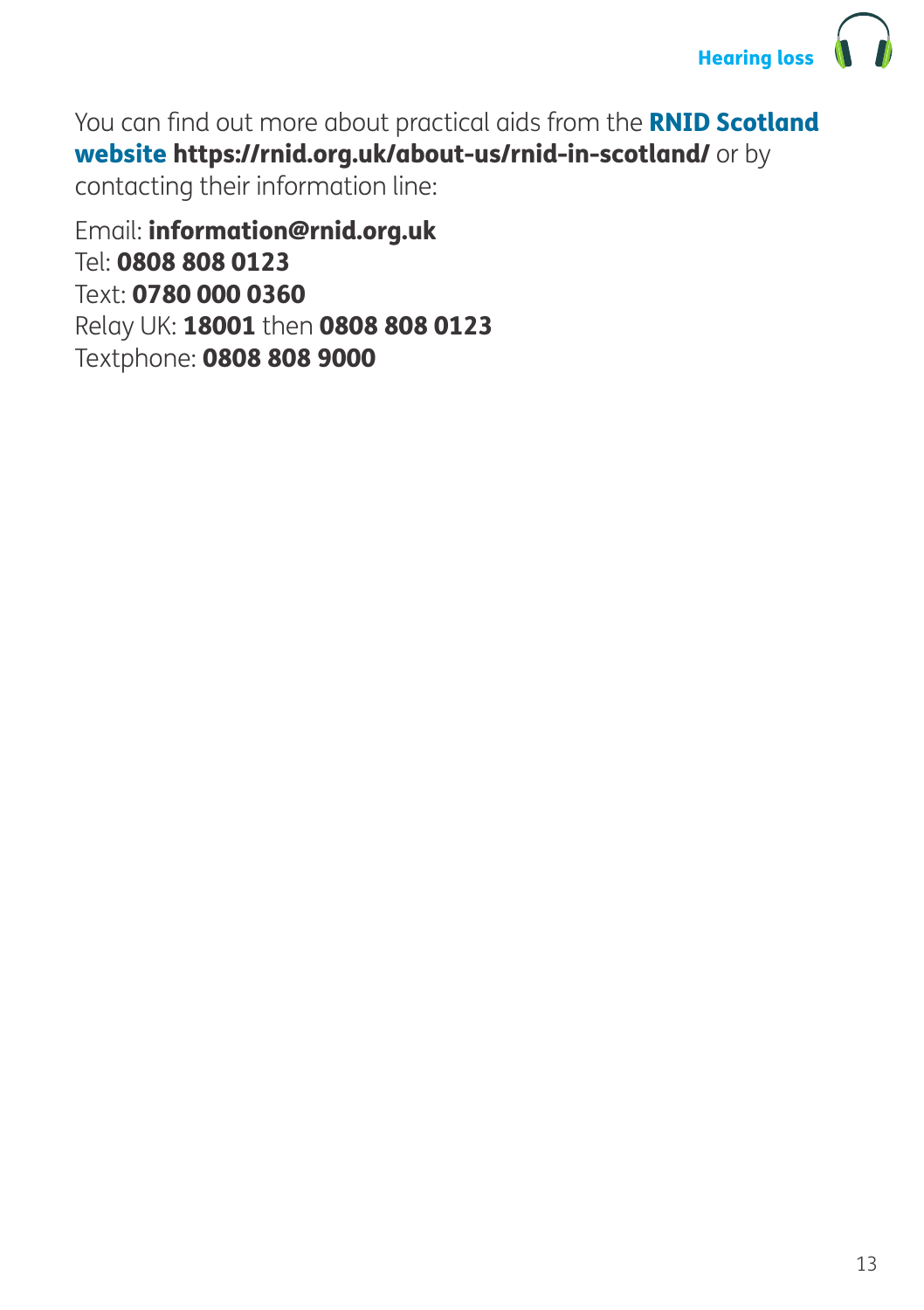

# **Health problems related to sight and hearing loss**

# **Falls**

If you have reduced levels of vision then you may have difficulty negotiating steps or uneven ground. Poor vision also affects balance, co-ordination and mobility.

People with hearing loss can also have problems with balance which increase the risk of falls.

See Age Scotland's quide Up and About for information about reducing your risk of falls.

## **Dementia**

People with mild hearing loss have nearly twice the risk of developing dementia compared to people with normal hearing, and the risk increases for people with more severe hearing loss.

People living with dementia may have problems with their sight caused by their dementia. They may have difficulty making sense of what they see because of brain damage, rather than a problem with their eyes.

Age Scotland has a range of guides for people living with dementia and their carers about issues including benefits, care, living well and having dementia-friendly home. See our website for information www.ageuk.org.uk/scotland/information-advice/ or call our helpline on 0800 12 44 222.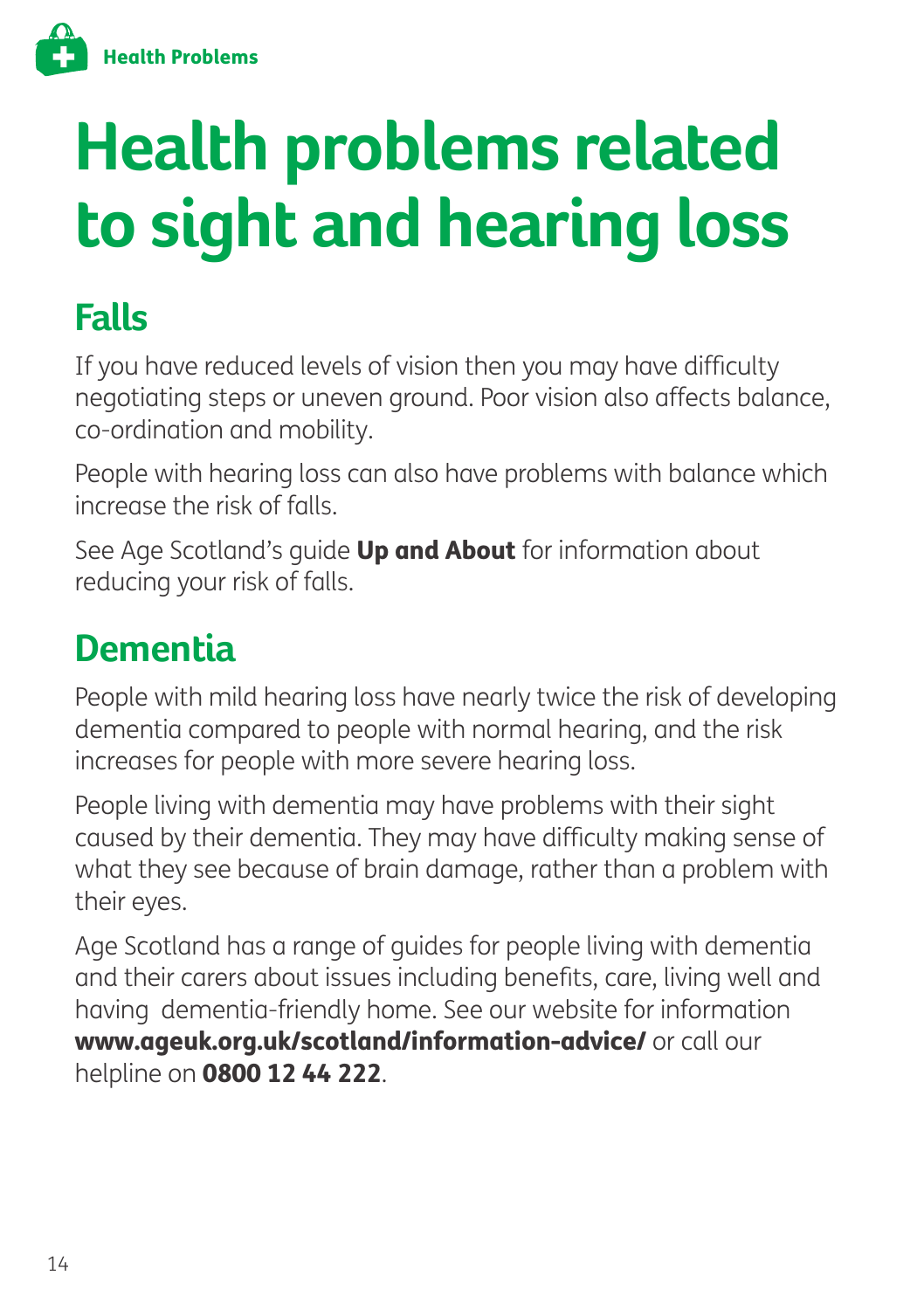

## **Age Scotland has a range of publications on staying well in later life**

You can order free copies by calling the Age Scotland helpline on 0800 12 44 222 or through our website www.ageuk.org.uk/ scotland/information-advice/publication-order-form/

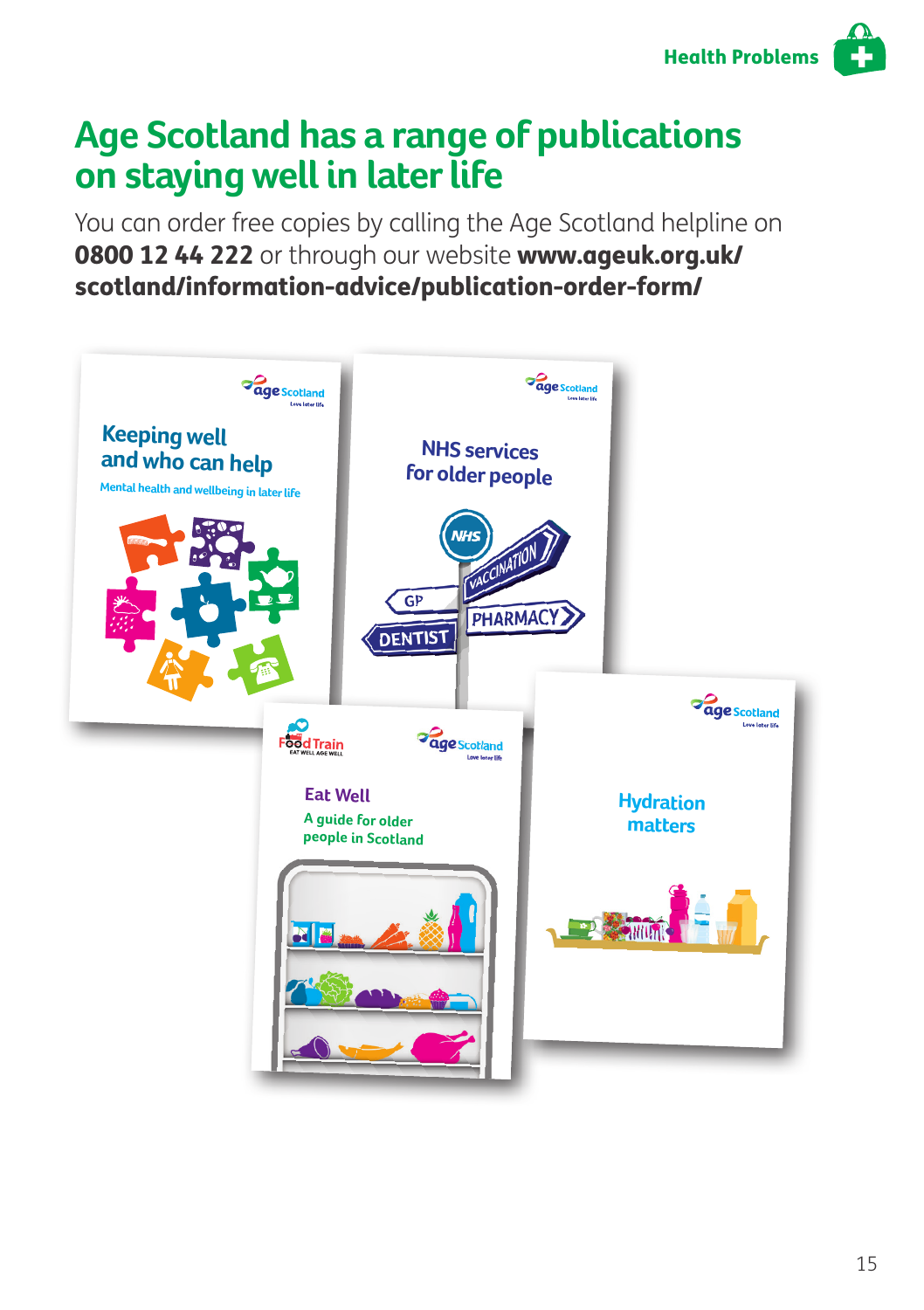

# **Further help and support**

Contact us for more information about support for people with sight or hearing loss.

# **Sight Scotland Veterans**

Support, rehabilitation and training for veterans with a visual impairment, whether caused by military service or not.

#### Tel: 0800 035 6409 sightscotland.org.uk/veterans

# **RNID Scotland**

Information about a range of subjects relating to deaf issues, hearing loss and tinnitus.

Email: information@rnid.org.uk Tel: 0808 808 0123 Text: 0780 000 0360 Relay UK: 18001 then 0808 808 0123 Textphone: 0808 808 9000

Website: https://rnid.org.uk/about-us/rnid-in-scotland/

# **Age Scotland Helpline**

A free, confidential phone service for older people, and their carers and families, in Scotland.

#### Tel: 0800 12 44 222

Website: www.agescotland.org.uk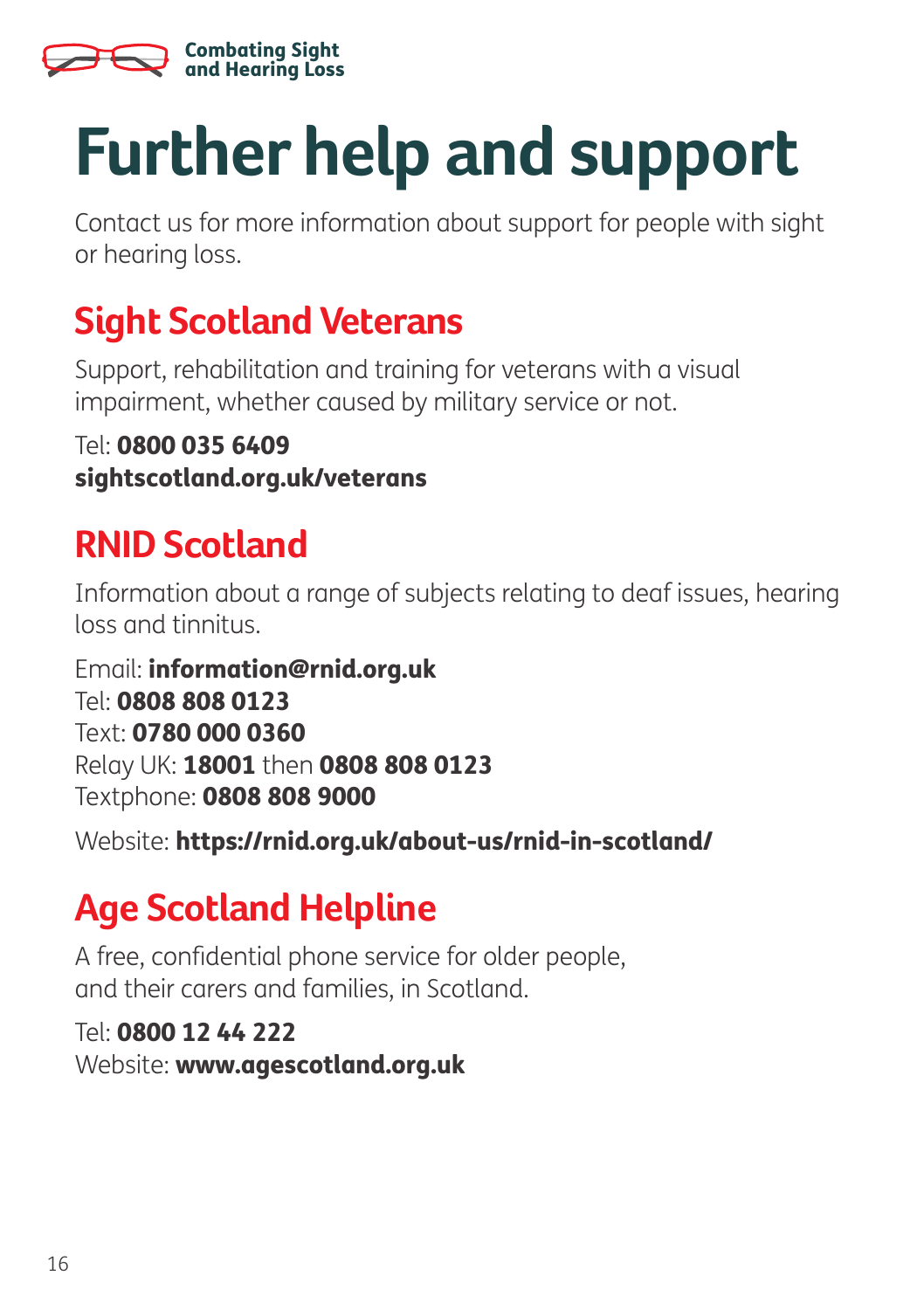#### April 2021 Edition

The Age Scotland Helpline can provide information and advice, relevant leaflets or the details of an organisation that could help you. If there is anything you need to know which is not covered in this guide, call Age Scotland's helpline on 0800 12 44 222. This booklet is intended as a guide only and is not a full and definitive statement of the law. We are grateful to RNID for their support to develop earlier editions of this guide.